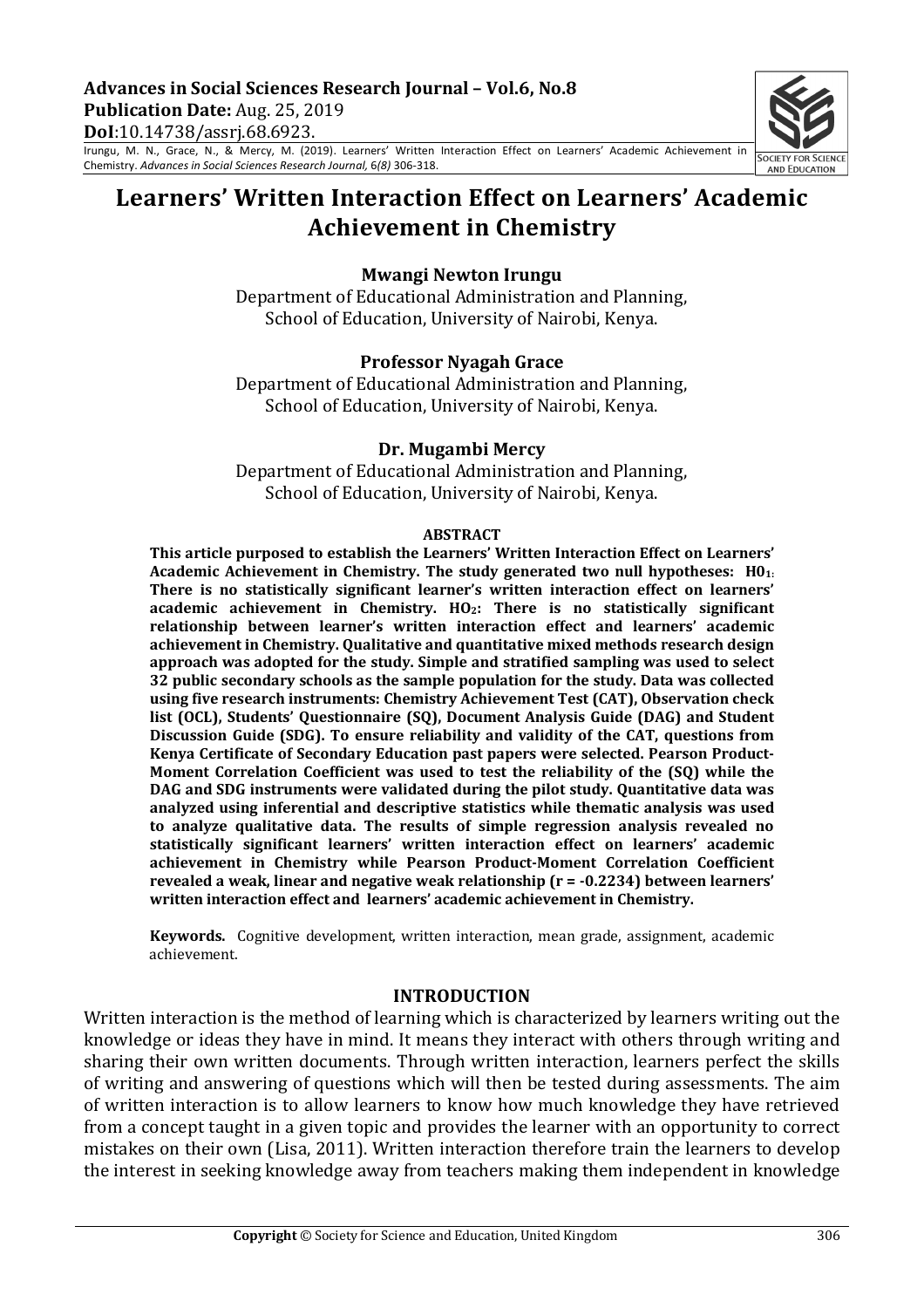seeking, as well as cognitive development of the learner, a factor that is likely to improve the learners' academic achievement.

Peer feedback, also referred to as peer interaction is a useful cognitive social activity that plays a critical role in improving the process of learning English writing where learners derives social benefits of peer feedback (Maryam, Seyyed & Maryam, 2013). In academia learners are generally assessed through writing and hence, writing has become a fundamental factor as a measure for academic success. This is because one way of a learner expressing what is in the mind is through writing. Traditionally, teachers were believed to be the only people to provide feedback to students' writing because they were perceived to have all the required knowledge. Educationists have however, realized that peer feedback is a critical technique for improving students' writing all around the world. Learners can therefore learn from one another through peer feedback on writing. Therefore, peer feedback on writing provide a chance to learners to perceive concepts and issues critically, improve their autonomy and eventually improve their knowledge. It is the opinion of the current researcher that, peer feedback in writing among the learners is likely to improve academic achievement of Chemistry which is the focus of the current study.

Munyaradzi (2013) noted that, the knowledge generated by the learners is easily recalled compared to what learners receive from the teacher. Learners are also encouraged to search for relevant knowledge rather than the teacher dominating the search for knowledge on behalf of the learners. This can be through reading and making own notes. Such knowledge can easily be recalled because the learner retrieved the information and hence owns the knowledge making the learning meaningful.

Perhaps the most influential thinker about education in the late twentieth century was Paulo Freire who argued that too much information from a teacher to a learner, involves 'banking' the teacher making 'deposits' in the educatee (Torres,1993). Such learning is not meaningful to a learner and the knowledge from such learning is not retained for long. Paulo Freire advocated that learners should seek knowledge so that, they are able to construct meaning out the new knowledge. Therefore, learners should seek knowledge from learning resources like text books, print media and make own notes through writing rather than the common practice of receiving notes from the teacher.

Yusuf (2014) did an investigation on the effects of collaborative learning on achievement of learners' in Chemistry and level of anxiety in stoichiometry topic involving the balancing of chemical equations in secondary schools in Katsina metropolis, Nigeria. Results revealed that, learners who received instruction through collaborative learning were better in writing balanced chemical equations, had higher academic achievements and lower anxiety levels when compared with learners who received instructions using lecture method. This can be interpreted to mean that, a learner who learns by writing is likely to internalize or recall the concepts learnt. The current study focused on written interaction effect on academic achievement and was based on gas laws.

A study by Lindsay and Rosa (2000) in Los Angeles revealed that written feedback from teachers improve the writing skills of learners. As learners improve the writing skills, they are likely to improve on academic achievement. Mallozzi (2013) investigated whether certain teacher written feedback, provided to learners in the Interactive Student Notebook (ISN), enhanced the use of ISNs and benefited the learners' science process skills. The study revealed that experimental group had significantly higher scores than learners in the control group scores of Science Process Skills. Additionally, regression analysis revealed that the nature of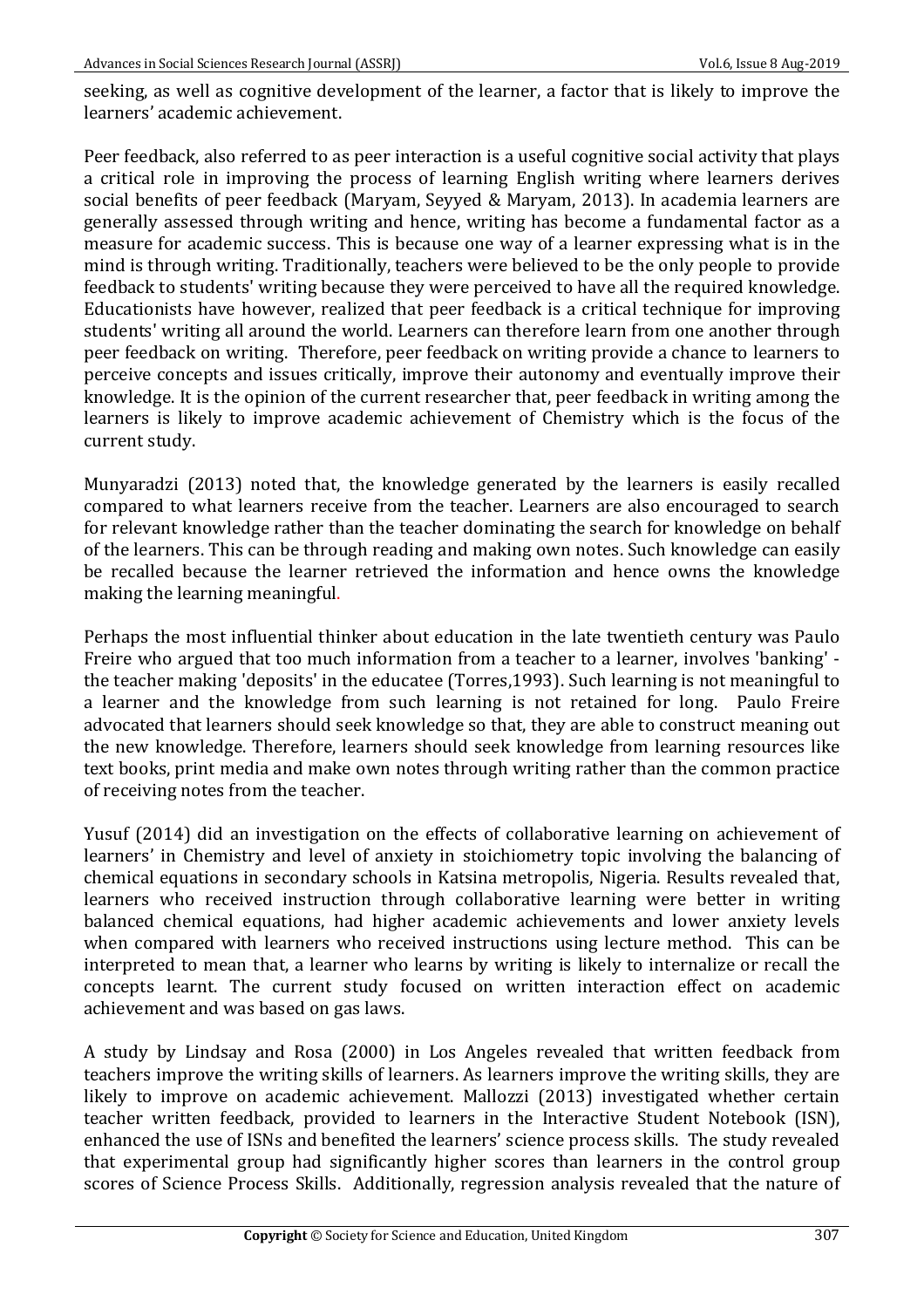written feedback received by learners (process-specific, task-specific, or metacogntivelyspecific) does not predict learners' science process posttest scores. Further, qualitative analyses revealed that learners in the experimental group perceived learning to be enhanced by use of ISN and receiving specific written teacher feedback.

In contrast, from the teachers' perception, the ISN could be useful in certain conditions but that a combination of feedback, especially oral feedback, was more effective than written feedback. The dependent variable in this study was science process skills while the current study used academic achievement of learners as the dependent variable. More research is required to explore more on effect and type of written feedback that students receive (process-specific, task-specific, or metacogntively-specific) on academic achievement. Further, the teachers' belief that verbal feedback is likely to be more effective than written feedback need to be explored further.

Matsumura, Patthey-Chavez, Valdes, and Garnier (2002) in their study on writing assignment in English language revealed that corrections of grammar and punctuation reduced the writing convention errors. However, there was little change in the content of the writings. If such written interactions happen during the teaching and learning process in Chemistry, topics that appear difficult like balancing of chemical equations would arguably be made easy and probably improve the learners' academic achievement. However, it has been noted that, written interaction takes more of the teacher's time because for it to be effective the teacher must take time to mark the learners' work. Nonetheless, this is another criteria to determine if the learners have achieved the academic expectations. Moreover, written interaction allows the teacher an opportunity to correct responses like correct state symbols, chemical formulae and correct chemical symbols as in the example of balancing of chemical equations in Chemistry (Matsumura et al., 2002).

Findings from a study by Lisa (2011) in USA revealed that, instructors are no longer using written interactions effectively because of the time limits that different stake holders in education have put in place. In the process, written teacher interaction is given very little time and attention. One of the conclusions from this study was that students require written teacher feedback for effective academic achievement. This is the same scenario in Kenyan secondary schools where the teachers rush over to complete the syllabus so as to create adequate time for revision denying the learners the opportunity to internalize and interact through writing to enhance understanding of scientific concepts. Moreover, revision cannot be effective if the concepts learnt in class were not grasped and internalized. Therefore, teachers of Chemistry should create adequate time for learners to interact through writing. Furthermore, one method of learners' own and teacher's assessment is through putting answers in writing. Hence, writing interaction is a critical and fundamental factor during the implementation of the curriculum.

In Murang'a County, Kenya, for instance, the Chemistry County mean grade in year 2017 was D which by all standards was very low, portraying learners who lacked basic Chemistry knowledge. According to KNEC (2018), the examination demanded more of content than summarized points and candidates who relied on revision books lacked enough content. Candidates did not demonstrate mastery of content and lacked application skills especially to questions that involved explain and discuss. Additionally, questions that required critical thinking were very unpopular to candidates. Therefore, students seemed not to have understood simple Chemistry concepts which probably were the reason why, students gave sketch answers where they were required to provide elaborate answers. This is most likely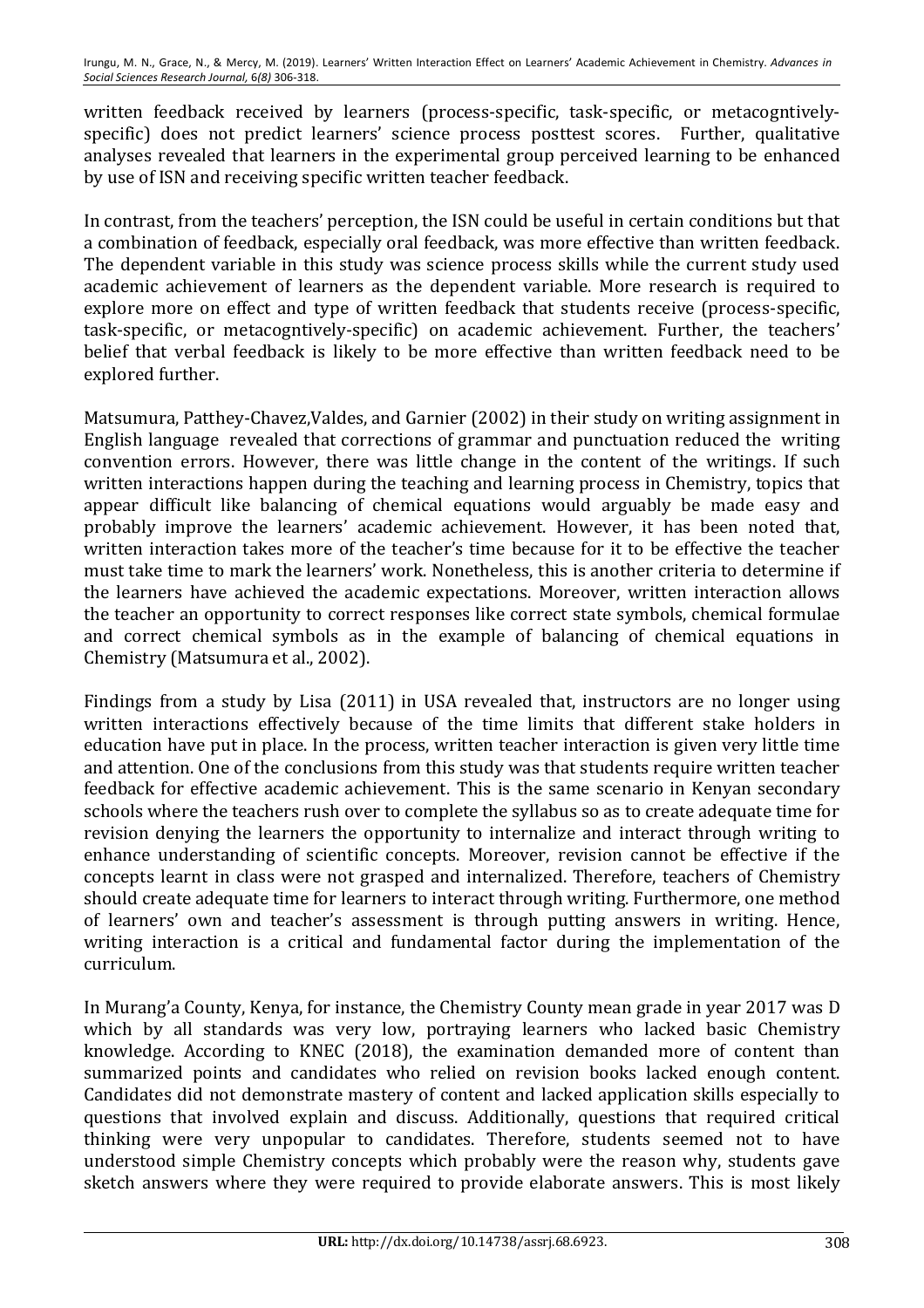due to inadequate written interaction where teachers would have discovered the weakness early enough.

When learners are continuously given challenging assignments that require interaction with text books, writing of notes and discussion in the classroom, they will gain the skills to tackle questions that require critical thinking and application, ultimately raising the academic achievement. For instance, a learner who has no skills to answer questions involving explain, discuss and critique may face challenges when answering questions, that would have been identified by the teacher during the implementation of the curriculum. Therefore, teachers should avoid relying on revision books which just drill the learners' memory rather than creators of knowledge. It is against this background, that the current study sought to investigate if the academic achievement of learners can improve if teachers put more emphasis on written interaction. Moreover, from the reviewed studies it is apparent that the area of written interaction requires more attention and research because it seems few studies have been done. The current study sought to address this gaps.

# **Objective**

# **One objective guided the study**

To examine learners' written interaction effect on learners' academic achievement in Chemistry.

# **Hypotheses**

# **This study generated two null hypothesis**

Ho<sub>1</sub>: There is no statistically significant learners' written interaction effect on learners' academic achievement in Chemistry.

**Ho**<sub>2</sub>: There is no statistically significant relationship between learners' written interaction effect and learners' academic achievement in Chemistry.

### **METHODOLOGY**

The study adopted a mixed methods approach employing quantitative and qualitative research design. The target population for this study was 120 public secondary schools in Murang'a County, which had consistently scored mean grade of  $D+$  to  $C$  in Chemistry in the last eight years in KCSE and 1020 form 3 learners in the 120 secondary schools. Therefore the 120 secondary schools were purposively selected from 330 public secondary schools in the County. This study used Yamane formulae:  $n = N / (1 + Ne^2)$ , to calculate the sample size that was used in this study.

Where n= sample size

 $N =$  target population

 $e =$  error at 0.05 confidence level (Yamane, 1967). The formula yielded 384 form 3 Chemistry learners and 32 public secondary schools that was used as the sample size for this study. According to Kothari (2012) a sample size is chosen by using some logical process.

Therefore, 7 boys, 8 girls and 17 mixed secondary schools were used as the study sample that was selected through simple and stratified sampling so as to take care of both genders, while each school provided 12 form 3 learners and one teacher of Chemistry. The sample had more mixed secondary schools because more than 50% of public secondary schools in the target population were mixed schools. The high number of mixed secondary schools made the results of this study more credible due to gender comparison.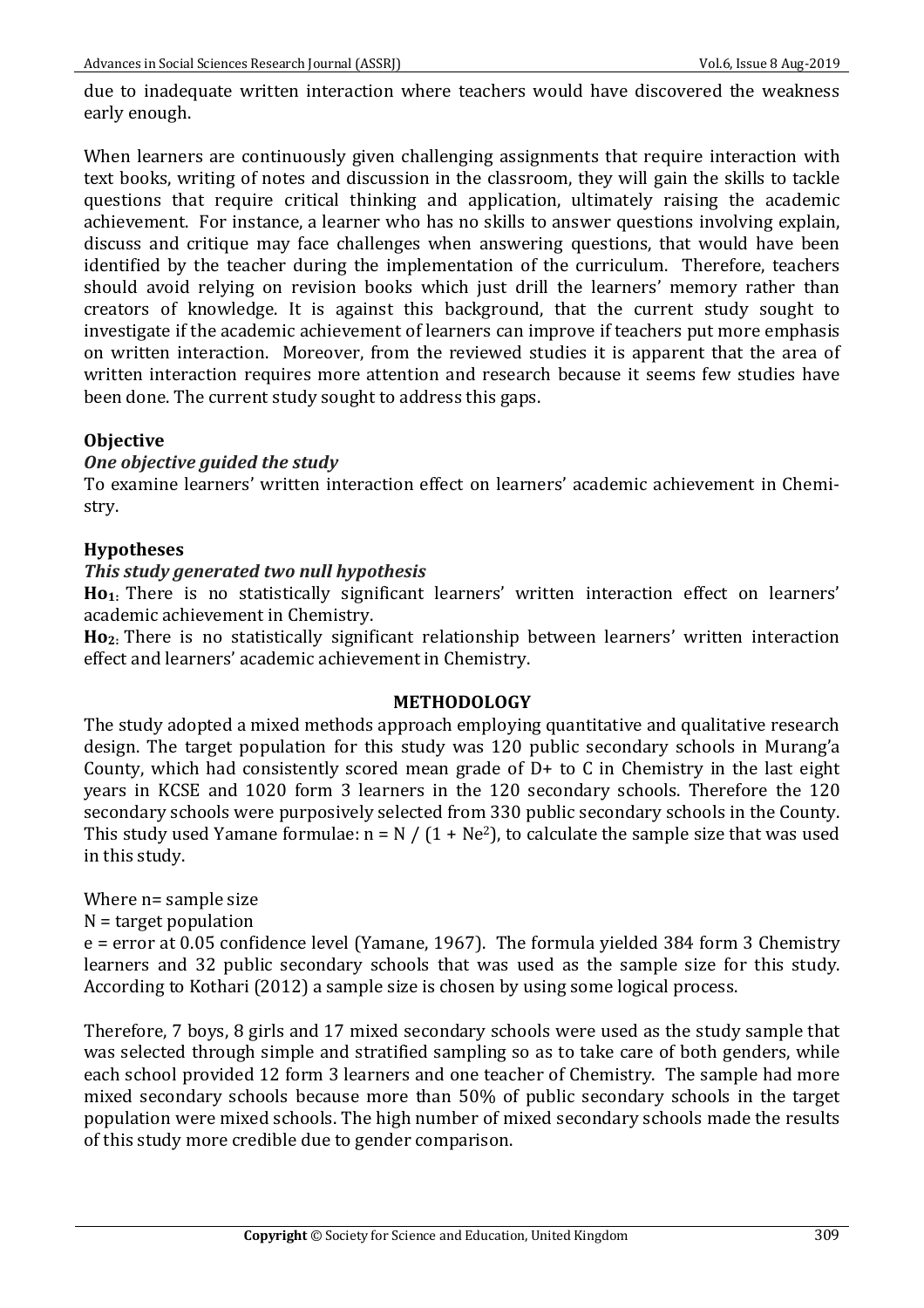To gather data, five research instruments were used: Lesson Observational Checklist (LOC) and Chemistry Achievement Test (CAT) were used as the main data collection tools. Lesson Observational Checklist was used to record the written interaction behaviour of teachers and students during teaching and learning of Chemistry. In all the thirty two schools, the researcher sat at the back of the classroom in a double lesson consisting of eighty minutes during teaching and learning of Chemistry lesson and recorded the frequency of written interactions during the lesson. The instrument was found suitable because it captured the portrayed behaviour under investigations. Therefore, data captured by this instrument was objective rather than subjective and hence making the results of this study reliable and credible. A CAT was set and administered at the end of the topic which was gas laws that is normally taught in term one of form three class. To ensure reliability and content validity of the CAT, questions related to gas laws from KCSE past papers were picked. The administered CAT was marked by three teachers of Chemistry with more than five years of marking the KNEC national examinations. The awarded marks from the CAT formed the dependent variable which was the learners' academic achievement in this study. To supplement data from the LOC and CAT, more data was gathered using Document Analysis Guide (DAG), Students' Questionnaire (SQ) and Student Discussion Guide (SDG). The researcher requested the twelve students from each school to provide their Chemistry note and assignment exercise books and using the DAG, the researcher filled the research instrument as per the objective of the study. This tool was found suitable because it provided the reality on the ground regarding the written interactions involved with the learners. The SQ were administered to students who were guided on how to fill them. More qualitative data was gathered from the students using SDG.

A pilot study was conducted in two public secondary schools that were not included in the main study. During the pilot study Pearson Product-Moment Correlation Coefficient was calculated and the instruments with a reliability coefficient of 0.75 and above were retained while those with a reliability coefficient of less than 0.75 were either modified or discarded. Content validity was improved during the administration of the instruments in the pilot study. Data was coded appropriately based on the objectives of the study, arranged and grouped by use of SPSS Version 20 into sub-samples for common features and reactions coded to give basic statistical analysis.

The first hypothesis was analyzed using simple regression analysis, one way ANOVA, while the second hypothesis was analyzed using Pearson Product-Moment Correlation Coefficient. The objective was achieved through descriptive analysis and results given in frequency tables, piechart, percentages, means and standard deviations while qualitative data was thematically analyzed. Ethical considerations were put in place by informing the respondents about the purpose of the study and assuring them that, their identities was not to be revealed. The respondents were further allowed to withdraw if one wished to.

# **Testing of Hypothesis (Ho<sub>1</sub>)**

# **RESULTS AND DISCUSSION**

The first hypothesis stated that, "There is no statistically significant learners' written interaction effect on learners' academic achievement in Chemistry". Simple regression analysis was used to test the hypothesis where the model  $Y = B_0 + B_1X_1 + \varepsilon$  was used. Table 1 presents the regression analysis results of the learners' written interaction effect on students' academic achievement in Chemistry.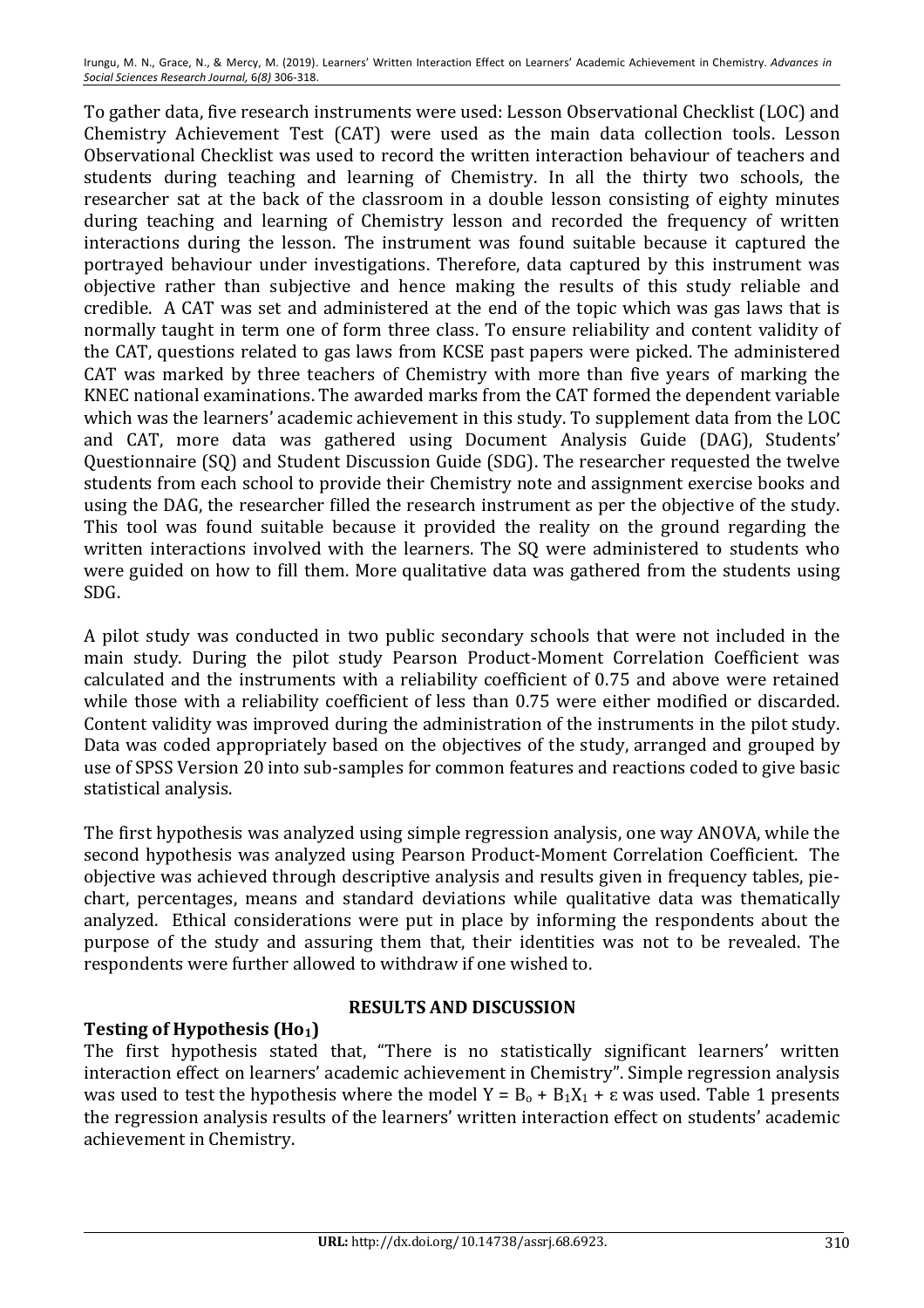Table 1: Regression Analysis results of learners' written interaction effect on students' academic **achievement in Chemistry**

| achievement in Unemistry |                |            |              |              |          |                    |  |
|--------------------------|----------------|------------|--------------|--------------|----------|--------------------|--|
| Model summary            |                |            |              |              |          |                    |  |
| Model                    | $R^2$<br>R     |            | Adj. $R^2$   | Std. Error   |          |                    |  |
| 1                        | 0.223a         | 0.050      | 0.016        | 14.13260     |          |                    |  |
| <b>ANOVA</b>             |                |            |              |              |          |                    |  |
| Model                    | Model          | Sum of     | Df           | Mean         | F        | Sig.               |  |
|                          |                | Squares    |              | Square       |          |                    |  |
| 1                        | Regression     | 293.880    | 1            | 293.880      | 1.471    | 0.235 <sup>b</sup> |  |
|                          | Residual       | 5592.450   | 28           | 199.730      |          |                    |  |
|                          | Total          | 5886.331   | 29           |              |          |                    |  |
| Coefficients             |                |            |              |              |          |                    |  |
| Model                    | Unstandardized |            |              | Standardized | T        | Sig.               |  |
|                          | Coefficients   |            | Coefficients |              |          |                    |  |
|                          | B              | Std. Error |              | Beta         |          |                    |  |
| (Constant)               | 63.527         |            | 10.473       |              | 6.066    | 0.001              |  |
| Written                  | $-8.065$       |            | 6.648        | $-0.223$     | $-1.213$ | 0.235              |  |

a. Dependent Variable: Academic Performance (Student mean score)

b. Predictors: (Constant): Written interaction

Results presented in Table 1 showed that, the p-value for the test was found to be 0.235. If  $p \le$  $\alpha$  then, the null hypothesis is rejected. The selected  $\alpha$  for the test was 0.05. In this analysis, the null hypothesis was accepted because the p-value (0.235) was greater than selected alpha (0.05) value. This implied that "There is no statistically significant learners' written interaction effect on learners' academic achievement in Chemistry". The implication of accepting the null means that, the students had similar chances to perform well even when they were not exposed to written interaction in the post-test exams. Therefore, the regression equation  $Y =$  $63.527 + -0.223X_1$ , where Y= the dependent variable (Academic achievement),  $63.527$  is the constant,  $X_1$  is the independent variable (Written interaction) while -0.223 is the slope.

Further, the outcome of this analysis shows that an increase in written interaction by a single unit, increase the academic achievement in Chemistry mean score by about -0.223 units. The statistic coefficient  $(R^2)$  provides the amount of variation that can be accounted for by the independent variable which is the written interaction. The value of  $R^2 = 0.050$ , implying the model explain 5% variation in academic achievement which is the dependent variable in this study. Therefore, 95% change in academic achievement resulted from other factors that were not part of the model.

# **Hypothesis** (Ho<sub>1</sub>)

The second hypothesis stated that: "There is no statistically significant relationship between learners' written interaction effect and learners' academic achievement in Chemistry." To achieve this hypothesis the data was subjected to Pearson Product-Moment Correlation Coefficient. Table 2 below gives the results of this analysis.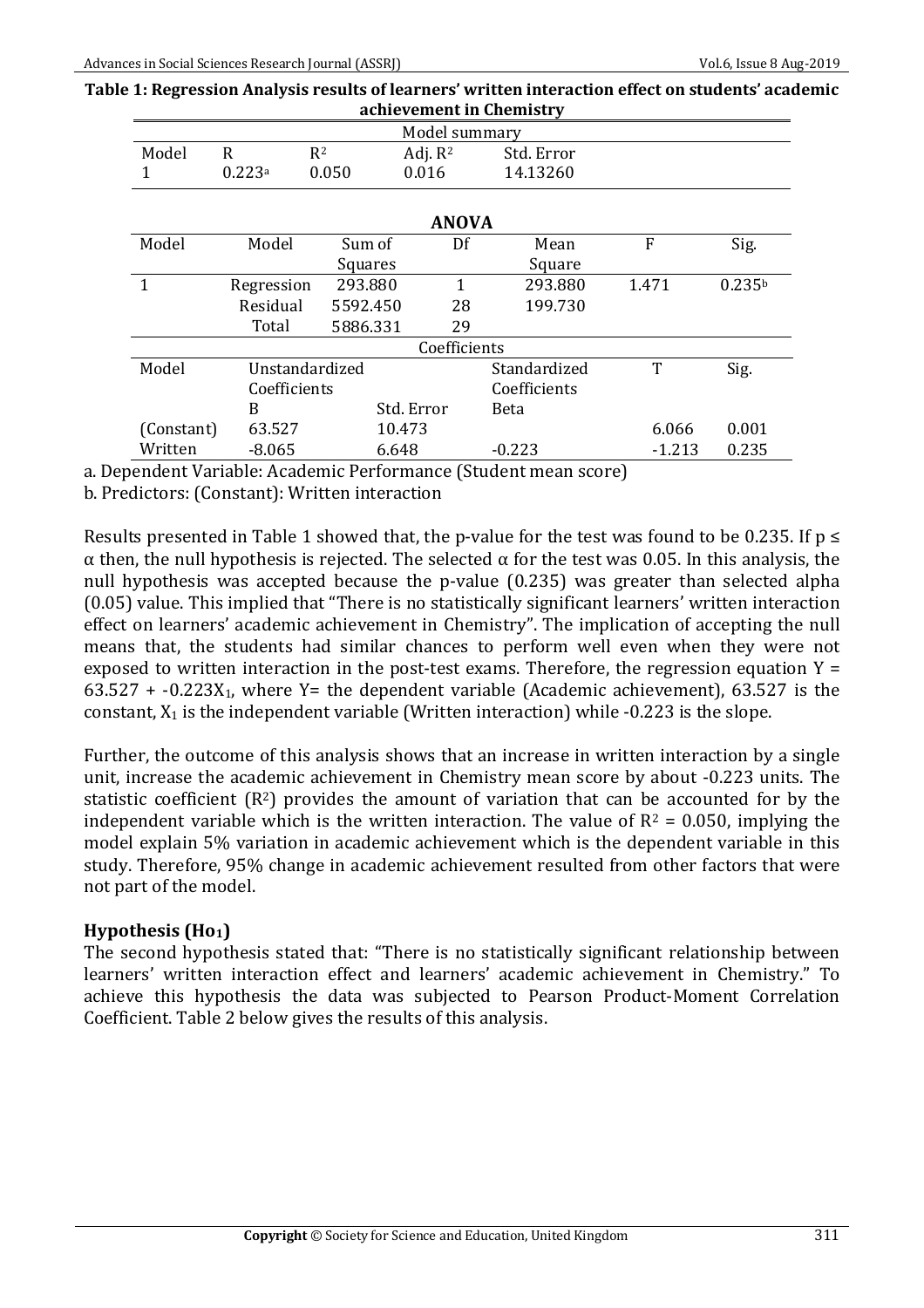| Table 2. Pearson Product-Moment Inter-Correlation between independent-independent |
|-----------------------------------------------------------------------------------|
| variable and independent-dependent variables                                      |

| Variables              | Academic achievement | Written interaction |  |
|------------------------|----------------------|---------------------|--|
| Written<br>Interaction | $-0.2234**$          |                     |  |

\*\* Correlation is significant at  $p<0.05$  level (2-tailed)

The findings in table 2 indicated that, written interaction had weak, linear and negative weak relationship ( $r = -0.2234$ ) with students' academic achievement. A value of r less than 0.5 can be said to be a weak relationship between any two values (Kothari, 2012). Therefore, the null hypothesis is accepted indicating that, written interaction had statistically insignificant and negative effect on learners' academic achievement. From this study written interactions like assignments, learners reporting from what they have gathered have no correlation with academic achievement of learners. This implies that, written interaction have no value as far as academic performance of a learner is concerned. The findings are consistent with the findings of Simple Regression Analysis on the learners' written interaction effect on students' academic achievement in table 1 which established that "effect of written interaction on learners' academic achievement in Chemistry was statistically insignificant."

The results of this study are in conformity with several studies. For instance a study by Trautwein (2007) established that classroom interaction through written interactions such as homework had insignificant effect on academic performance of learners'. As noted in the current study, during the students' group discussion, some students copy from their classmates or from the text books without making any efforts to do their own work resulting to lack of meaningful learning. Haddock (2006) noted that homework was of no value to learners citing it as rote and designed to take up children's time and called for its abolition without offering tangible benefits. Bennett and Kalish (2006) and Kohn (2006) opined that assignment is not useful to learners especially the young, and may have a negative impact on learning.

However, some few studies that were available differed with the findings of the current study. For instance Lindsay and Rosa (2000) in Los Angeles revealed that feedback from teachers improve the writing skills of learners while Matsumura et al., (2002) in their study on writing assignment in English language revealed that corrections of grammar and punctuation reduced the writing convention errors. The two studies were silent on academic achievement which is the focus of the current study. But Bishop (2008) opined that through homework, learners are taught how to concentrate, report writing, curiosity development, and be continuous learner and how to spend time alone which is likely to improve the academic achievement of learners.

Therefore the current study noted that, most teachers do not take assignments seriously hence the learners put little value and effort to assignments. Written interactions would probably be useful if teachers gave challenging questions for assignments, supervise, mark and allow learners to discuss in groups followed by group reporting in the class so as to involve other discussion groups. This is likely to encourage learners to read on their own seeking new knowledge. The marking of learners' assignment books will also expose the learner's strengths and weaknesses to the teacher which will finally provide remedial measures. It is important to note that, during written examinations, a learner is required to provide the knowledge being tested through writing. This implies that, if the learner was not exposed to effective methods of putting answers and ideas in writing, the same learner will face challenges during examinations leading to low academic achievements. Therefore, from this study, learners were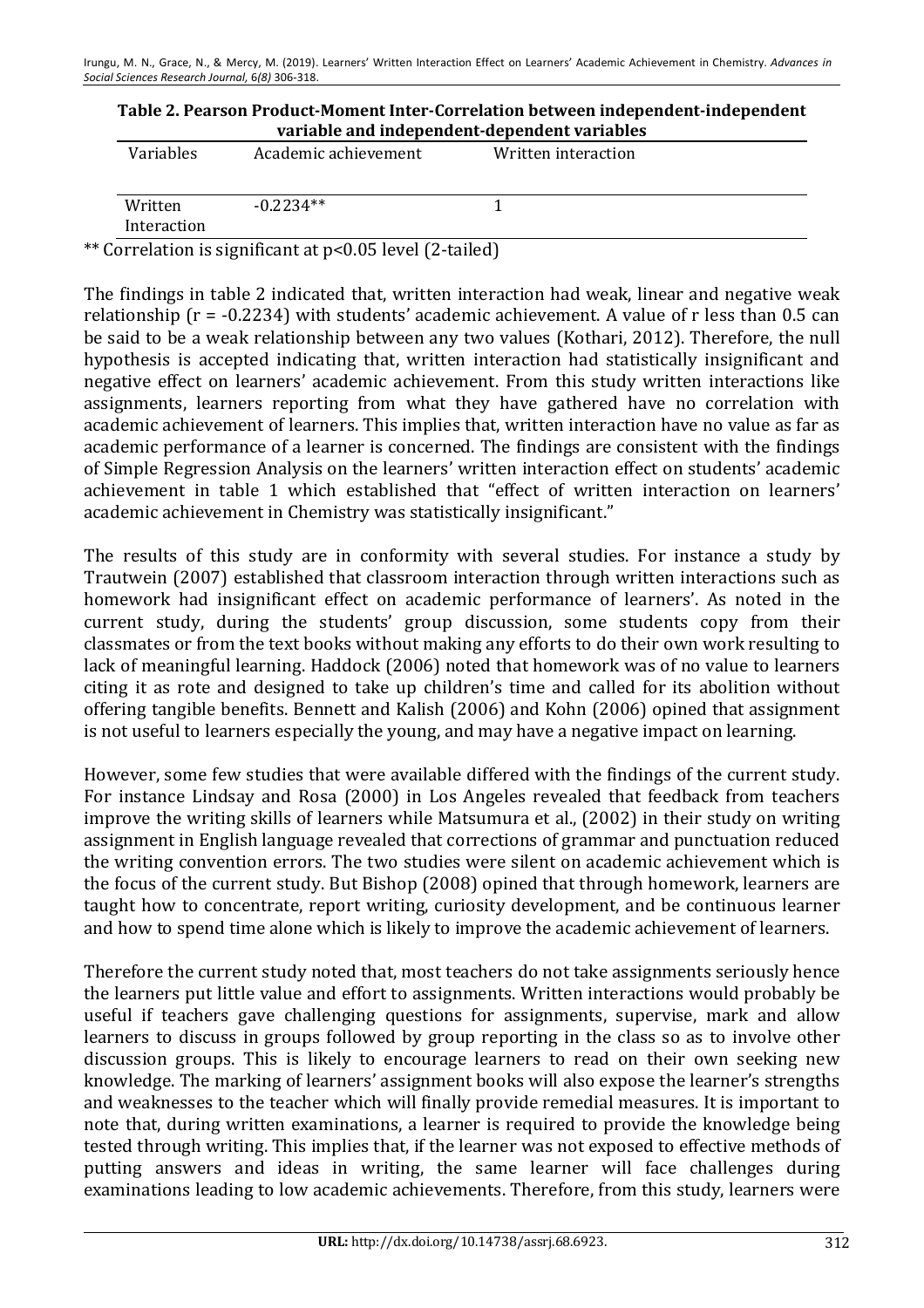not exposed to effective written interaction like own note writing and seeking own knowledge like from the library and available relevant text books. This probably explain why only  $5\%$ variation in academic achievement which is the dependent variable in this study explained the regression model. Therefore, the area of written interaction need to be researched more because from the reviewed literature, there was little research studies on written interaction and its effect on academic achievement.

### **Effect of learners' written interaction on learners' academic achievement in Chemistry.**

To enrich the findings of the statistical analysis from the hypotheses, the researcher carried out descriptive analysis to increase the credibility of this study. The study was guided by one objective which stated that: "To examine learners' written interaction effect on learners' academic achievement in Chemistry" To achieve this objective the researcher used the following sub-themes.

### **Students Perceptions on the use of Written Interaction**

The study sought to find out the perception of learners towards various written interactions they were subjected to in Chemistry lessons. The learners were given questionnaires and guided by the researcher on how to fill them depending on the extent they agreed with the statement. Rating was done using Likert scale and presentations done in Table 3.

| Table 3: Nature of Various Written Interaction in Class |        |       |     |      |      |      |         |  |
|---------------------------------------------------------|--------|-------|-----|------|------|------|---------|--|
| <b>Statement</b>                                        | $SD\%$ | $D\%$ | NS% | A%   | SA%  | Mean | Std.dev |  |
| We are given a lot of work for<br>homework              | 5.3    | 15.3  | 4.4 | 65.6 | 9.4  | 3.59 | 1.028   |  |
| We report in class what we have<br>done in our homework | 8.6    | 6.4   | 4.7 | 36.7 | 43.6 | 4.00 | 1.232   |  |
| We cover part of the syllabus<br>through homework       | 20.0   | 11.4  | 2.8 | 45.3 | 20.6 | 3.35 | 1.439   |  |

#### **Table 3: Nature of Various Written Interaction in Class**

SA=Strongly Agree, A=Agree, NS= Not Sure, D=Disagree, SD=Strongly Disagree

Results presented in table 3, shows that, majority of the learners (75%) agreed that they were given a lot of work for homework, 80.3% of the learners further agreed that they report in class what they have done in their homework and 65.9% of the students agreed that they cover part of the syllabus through homework. The results indicate there was thorough use of written interactions in classes through use of homework and majority of students were reporting their assignments in class. Challenging questions for homework stimulate the minds of learners by making them active and seek knowledge. For instance the learners read on their own as they seek for answers. Reporting in class give the learners an opportunity to express themselves, raise their self-esteem and allows the teacher to guide the students while using written interactions by ensuring that the students did the assignment and they got the right answers and methods on the task given. However, despite the high ratings of the statements under investigations, results from the null hypotheses testing in section 3.1 and 3.2 indicated no statistically significant effect of written interactions on learners' academic achievement. Although, the learners perception could be subjective, it can be argued that, teachers were probably not planning for quality assignments that would lead to effective learning that would improve academic achievement of learners.

# *Evidence of group assignment*

The researcher sought to find out if learners are given assignments after lesson. The learners responded through the show of hands. Figure 1 shows a pie chart indicating the percentages of yes and no responses.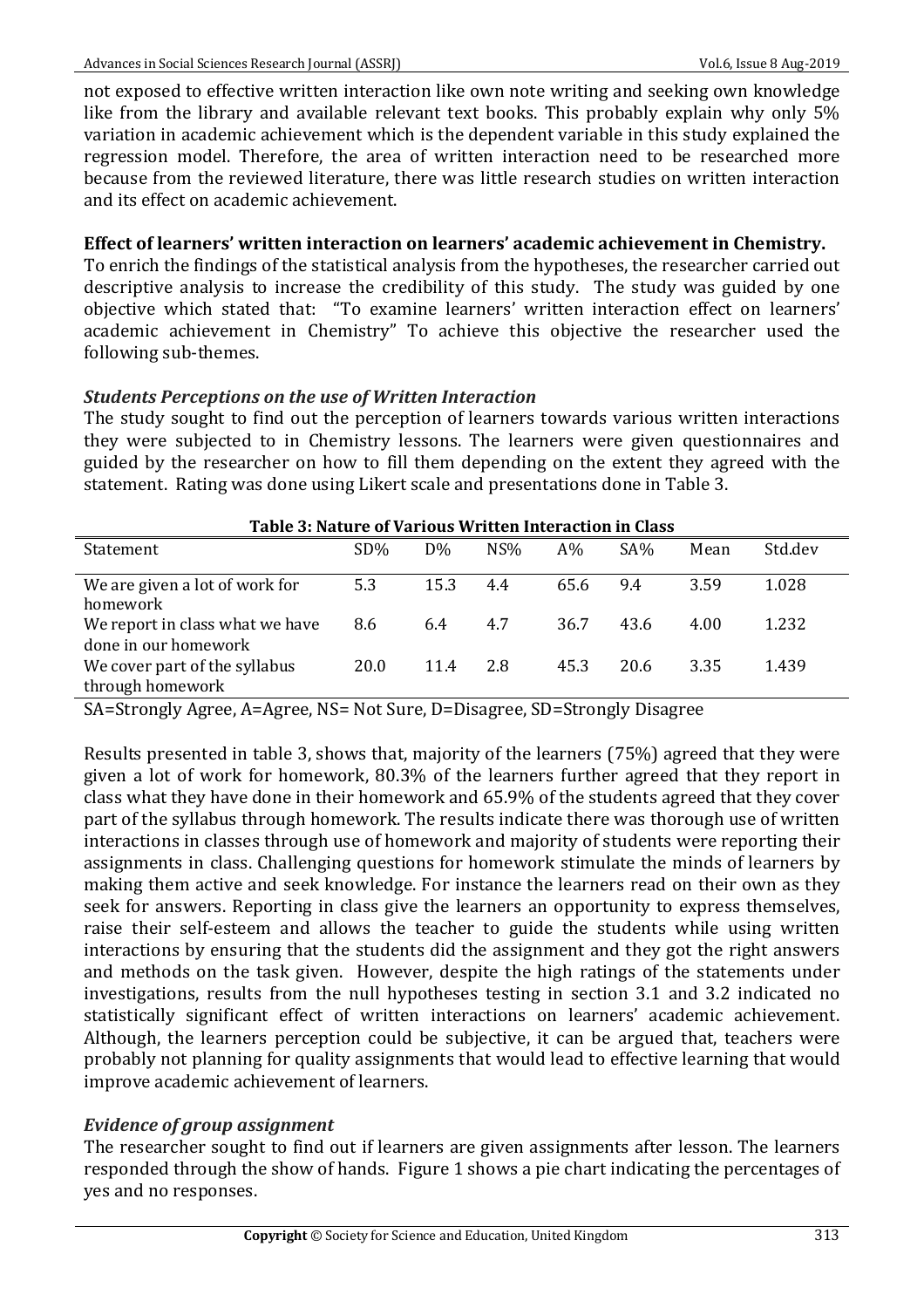

Fig 1. Student's responses on whether they were given assignments or not

The pie chart indicate that most teachers  $(56.7%)$  were giving group assignments compared to 43.3% who were not giving which is a high percentage noting that assignments are necessary for teacher's self-evaluation. This implies that there is need for those teachers whose learners did not show any evidence of group assignment to develop strategies to ensure students work in groups.

This is due to the fact that group work promotes an environment where there is collaboration and cooperation among students which could lead to better results and understanding of concepts in Chemistry classes. Topics like mole concept requires manipulation of data and therefore learning become more meaningful when learners share their learning experiences Moreover a concept that is discussed is easily recalled by learners. Therefore, the findings of this study reveal that, adequate assignments were not given to learners. This is supported by learners' responses during group discussion. Asked if they were given assignments after the lessons majority responded that, this was occasionally done while self-marking guided by the teacher was the common practice by majority of schools. Self-marking is where a teacher take learners through a question while the learners mark own work. This method has its own shortcomings since the teacher does not identify the strength and weaknesses of the learner and therefore, affect the quality of learning. From the study, written interaction was not adequately used denying the learners the opportunity to practice writing yet examinations are done through writing.

Through writing the learner get the skills of answering questions. A learner who has not practiced writing is likely to encounter challenges during examinations hence affecting the academic achievement. However, this study's findings contradicts the findings of Babelan (2012) who did a study in Albania on group learning effects on the academic achievement of students of institutions of higher learning and found that, a number of lecturers from the universities have transformed the large classes to groups that allow their students to be more involved in writing and reporting what they have gathered which enhance social interaction and academic achievement. Therefore, for assignment to be effective, quality assignment, supervision and effective marking of learners work must be well planned and executed by the teacher. Hence, more research need to be done in this area using quality assignment to determine its effect on academic achievement.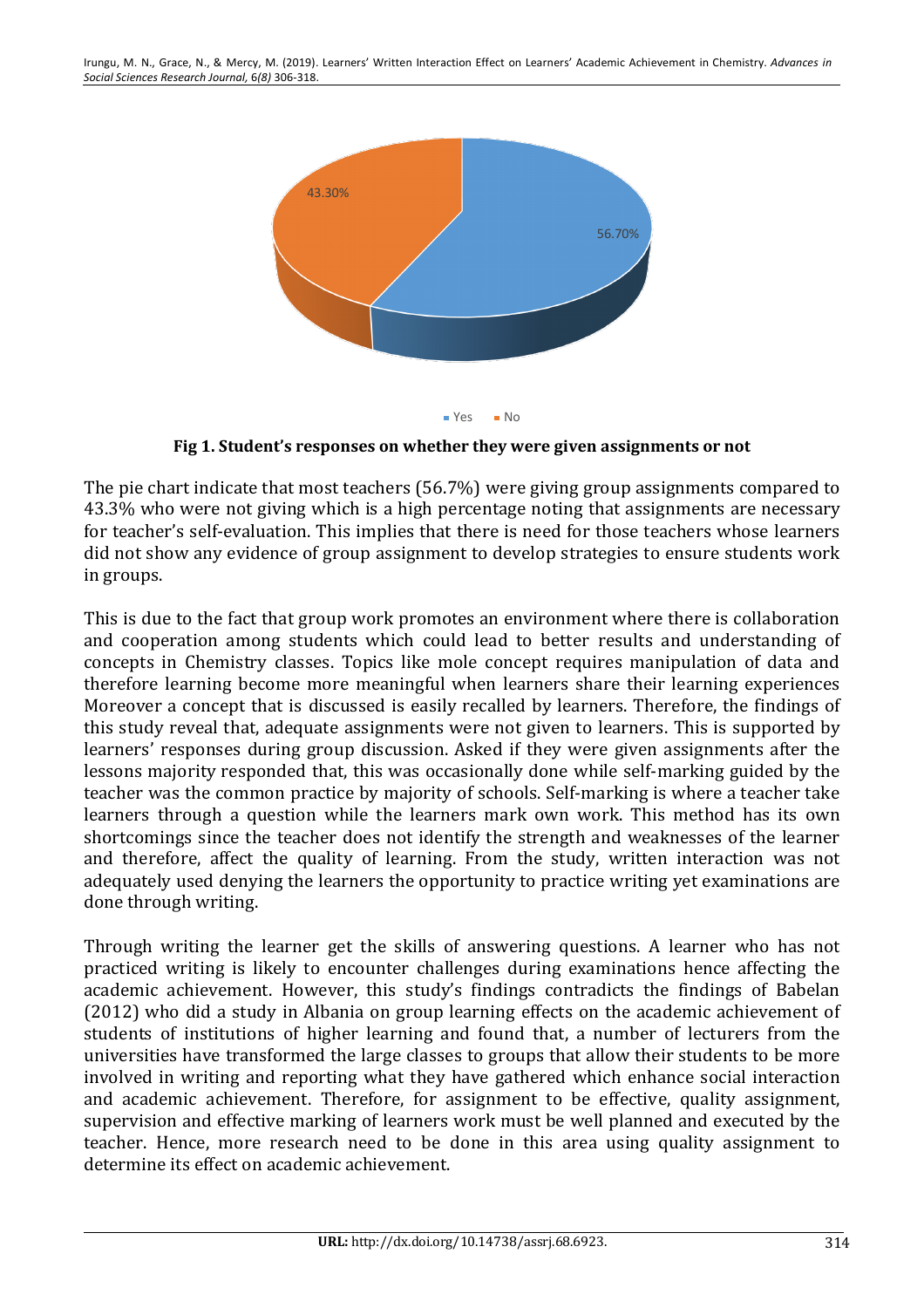### *Rating of assignments given to students*

The study sought details on the rating of assignments given to students in Chemistry lessons in order to understand the extent to which assignment was used as a tool for learners to interact with written work during teaching and learning in secondary schools in Kenya. This was done through document analysis where the researcherZ sampled assignment and note books from learners. The rating involved the following features: quality of assignments, nature of teachers' remarks, adequacy of assignments to engage learners in the learning process, extent of marking of assignments by the teacher and the extent of reporting by the learners during learning. Rating of the responses was done using 5-point Likert scale where  $1=$  very poor  $2=$ poor  $3=$  good  $4=$  very good and  $5=$  excellent. The findings are presented in Table 4.

| Table 4. Rating of Assignments Given to Students                                                                          |                           |          |      |                  |          |           |
|---------------------------------------------------------------------------------------------------------------------------|---------------------------|----------|------|------------------|----------|-----------|
| Statements                                                                                                                |                           | Very     | Poor | Good             | Very     | Excellent |
|                                                                                                                           |                           | poor     |      |                  | good     |           |
| Quality of assignments                                                                                                    | Frequency                 | 16       | 12   | $\overline{2}$   |          | $\Omega$  |
|                                                                                                                           | Percentage                | 53.3     | 40.0 | 6.7              | 0.0      | $0.0\,$   |
| Nature of teachers' remarks                                                                                               | Frequency                 | 22       | 5    | 3                | 0        | $\theta$  |
|                                                                                                                           | Percentage                | 73.3     | 16.7 | 10.0             | 0.0      | 0.0       |
| Adequacy of assignments to engage                                                                                         | Frequency                 | 13       | 15   | 2                | $\Omega$ | $\theta$  |
| learners in the learning process.                                                                                         |                           |          |      |                  |          |           |
|                                                                                                                           | Percentage                | 43.3     | 50.0 | 6.7              | 0.0      | 0.0       |
| Extent of marking of assignments                                                                                          | Frequency                 | 8        | 21   | $\theta$         |          | $\theta$  |
| by the teacher.                                                                                                           |                           |          |      |                  |          |           |
|                                                                                                                           | Percentage                | 26.7     | 70.0 | 0.0              | 3.3      | 0.0       |
| Extent of reporting by the learners                                                                                       | Frequency                 | 21       | 9    | $\boldsymbol{0}$ | $\Omega$ | $\theta$  |
| during learning                                                                                                           |                           |          |      |                  |          |           |
|                                                                                                                           | Percentage                | 70.0     | 30.0 | 0.0              | 0.0      | 0.0       |
| $\mathbf{u}$<br>$\mathbf{r}$ $\mathbf{r}$ $\mathbf{r}$<br>$\sim$ $\sim$<br>$\mathbf{1}$ $\alpha$ $\alpha$<br>$\mathbf{r}$ | $\mathbf{r}$ $\mathbf{r}$ | 1.777.77 | -    |                  |          |           |

E=Excellent, VG=Very Good, G=Good, P=Poor and VP=Very Poor.

The results in Table 4 indicate that the quality of assignments, the nature of teachers' remarks and adequacy of assignments to engage learners in the learning process was poor in majority of schools sampled with 93.3%, 90.0% and 93.3% respectively. In relation to extent of marking of assignments by the teacher the rating was poor with 96.7% while in relation to the extent of reporting by the learners during learning the rating was very poor  $(70%)$  and  $30.0%$  poor. The results indicate that the teachers of Chemistry were generally performing poorly in relation to assignments the teachers gave to learners and this may have a negative effect on the academic performance of learners in Chemistry. The results indicate that, teachers of Chemistry in Murang'a County are not taking assignments seriously probably because of time taken to mark or are in a hurry to complete the syllabus.

This argument is in conformity with the findings from a study by Lisa (2011) in USA which revealed that, teachers are no longer using written interactions effectively because of the time limits that different stakeholders in training have put in place. In the process, learner written interaction is given very little time. One of the conclusions from this study was that students require written teacher feedback for effective achievement academically. Therefore, one of the findings of the current study is that, teachers need to use assignments as an interactive tool of involving learners during teaching and learning of Chemistry. One method of helping learners to be independent minded and seek own knowledge is through creating a culture of reading and writing which involves the learner to interact with a wide range of learning materials. For instance, a library is a good source of learning materials while performing experiments in the science laboratory, recording observations and manipulation of data lead to cognitive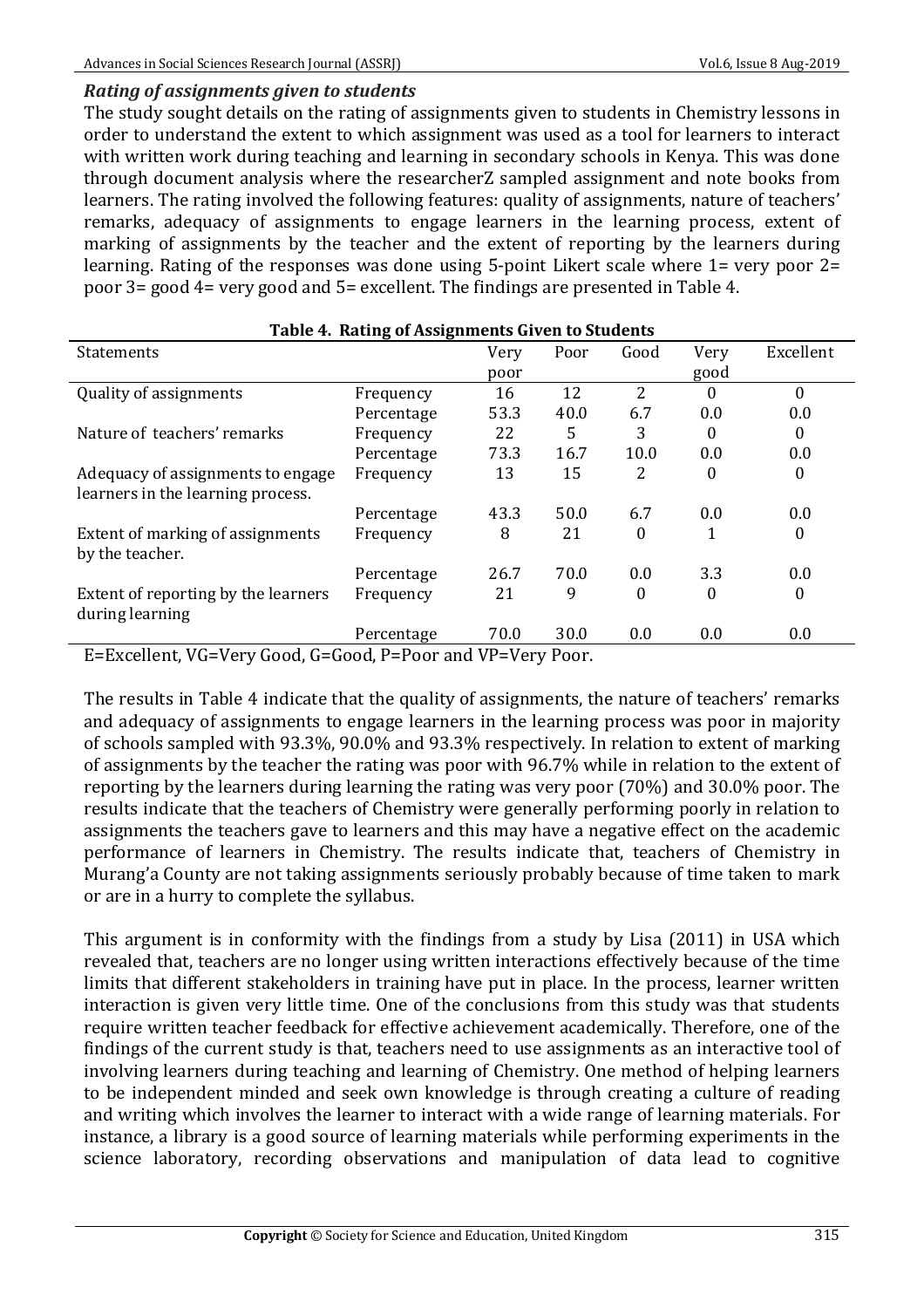development of the learners' mind and make learning interesting and meaningful to the learner.

As much as possible the teacher should mark the learners' assignment to identify their strengths and weaknesses. Group assignments are also critical in providing students with a great opportunity to further develop their skills through peer interactions which aids in refining their understanding through discussion and explanation. This is in conformity with Caruso and Woolley (2008), who emphasized that group assignments can help students develop a host of skills that are important in the cognitive development of the learner. However, this section contradicts section 3.2.1 on students' perceptions on the use of written interaction where majority of students indicated that, there was thorough use of written interactions in classes through use of homework and majority of students were reporting their assignments in class. According to the study the document analysis is likely to be more reliable and objective compared to the learners' perception on written interaction which is likely to be subjective. It is also important to note that, learners may not be able to assess the quality of assignment.

Therefore from this study, it can be argued that written interaction was not well utilized during teaching and learning and is likely to have effect on academic achievement of learners. Probably the learners were not well supervised where some never contributed while others just copied the work of others leading to low quality learning. This explain why there was no statistically significant effect and relationship between the independent variable which is the learners' written interaction and the dependent variable which was learners academic achievement that was measured using the learners' scores in the administered CAT. These findings are supported by learners' responses during group discussions: Asked if teachers give challenging questions the study revealed that moderate questions was the common practice. Challenging questions may help the learner to read more, consult and stimulate their minds leading to meaningful learning and higher academic achievement. Further, the study revealed that there were inadequate assignments given to learners and the little that was given was marked by learners through guided marking. Most revision questions given were simple, while learners were generally not active in class. Therefore from the results of this study, written interaction was not well practiced and explain why there was no statistically significant written interaction effect on learners' academic achievement.

# **CONCLUSION**

One of the basic practice of improving the academic achievement of learners in Chemistry is training the learner on how to seek knowledge from learning resource materials by providing them with homework, assignments and practical work in the laboratory. From this study the quality of assignment and method at which they were administered was found to be poor and of little value towards effective and meaningful learning. As such, the study found statistically insignificant association between written interaction and academic achievement in Chemistry among the learners. The two-tailed p-value associated with the test was 0.235 which was greater than 0.05, so the null hypotheses was accepted.

The statistic coefficient  $(R^2)$  provided the amount of variation that accounted for the independent variable which is the written interaction. The value of  $R^2 = 0.050$ , implied the model explained 5% variation in academic achievement which is the dependent variable of this study. Therefore 95% change in academic achievement resulted from other factors that were not part of the model. Further, the Pearson Product-Moment Correlation Coefficient between written interaction effect and learners' academic achievement showed a weak negative relationship  $(r = -0.2234)$  between the two variables. This means that the students had the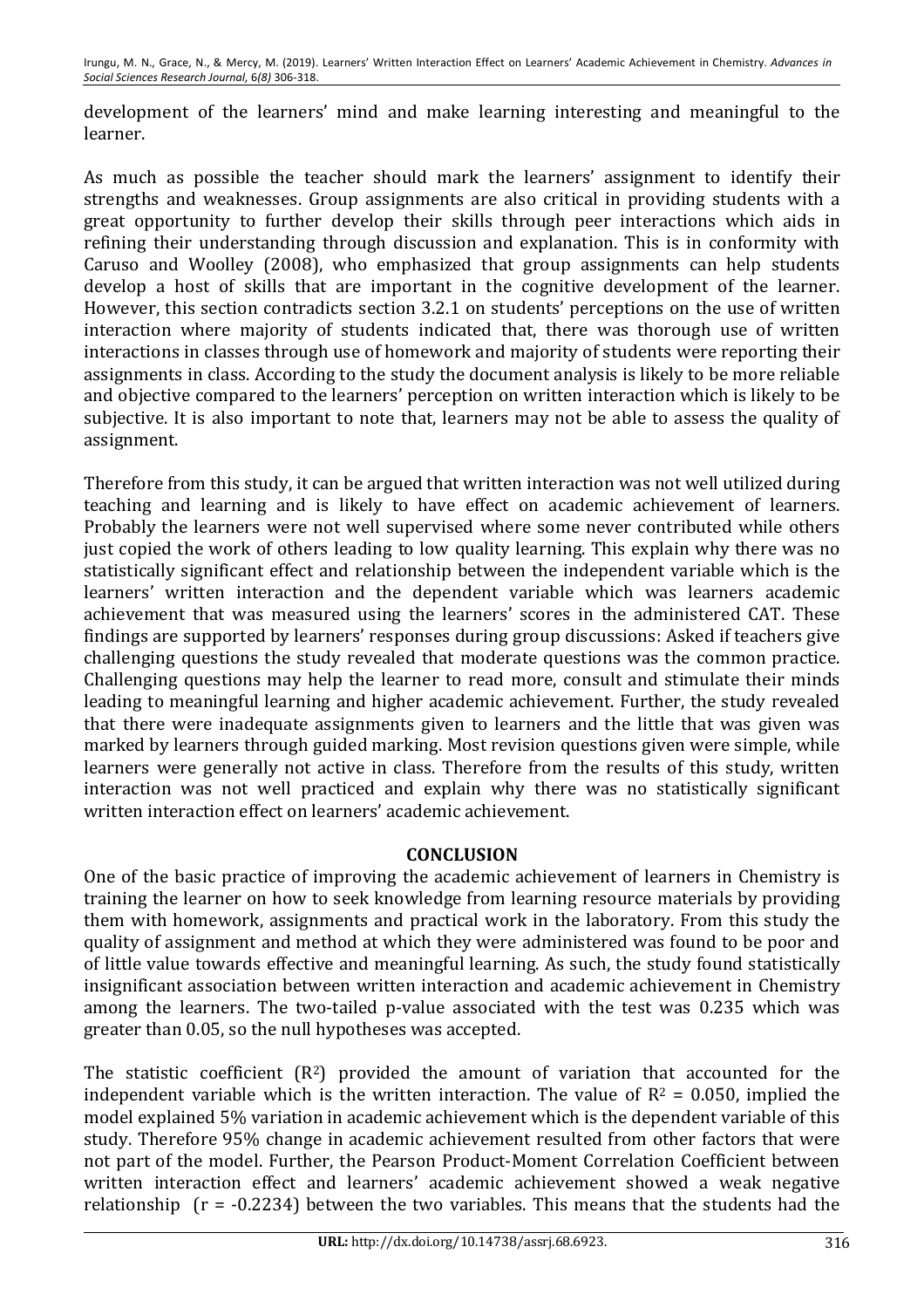same chance of performing well even when they were not exposed to written interaction in the post-test exams. Therefore, so long as the teacher of Chemistry explains the concepts well and involves the students through verbal interactions, they could still perform well in the Chemistry assessments. However, these findings contradicts many other studies an indication that, more research is required in this area.

From the learner's perception, the study found that majority of teachers were giving a lot of homework, there was reporting in class and learners were involved in doing homework individually and in groups. However, results from the observational schedule revealed that written interaction was not well utilized during teaching and learning and is likely to have a negative effect on academic achievement of learners.

### **RECOMMENDATIONS**

- a) Since assignments were not taken seriously teachers should give challenging assignments, supervise and mark so as to identify the learners' strengths and weaknesses. This will ensure the learners get the skills of seeking knowledge on their own as well as the skills in writing.
- b) Learners need to be exposed to learning resources like libraries and be encouraged to an effective reading culture, make accurate and useful notes. Chemistry is a practical subject which requires accurate observations and manipulation of apparatus and data. Therefore, learners should be made independent minded to seek scientific knowledge using available laboratory resources. This will enhance their mental cognitive development.

### **SUGGESTIONS FOR FURTHER STUDIES**

Given that the findings of this study revealed no statistically significant written interaction effect on learners' academic achievement in Chemistry, further research need to be done using different subjects, target groups and environments to authenticate the findings of this study.

### **References**

Babelan, A.S. (2012). The correlation between verbal and non-verbal communication and its relationship with the students' academic success. *Journal of School Psychology*. 1: 46–61.

Bishop, V. (2008)Clinical governance and clinical supervision: protecting standards of care. Journal of research in nursing, sage publications, Los Angeles, London, vol  $13(1)$  3-5

Caruso, H. M., & Woolley, A. W. (2008). Harnessing the power of emergent interdependence to promote diverse team collaboration. In Katherine W. Phillips (ed.) *Diversity and Groups (Research on Managing Groups and Teams, Volume 11)* Emerald Group Publishing Limited, pp.245 - 266

Haddock, V. (2006). After years of teachers piling it on, there is a new movement to Abolish homework; The San Francisco Chronicle Retrieved 17-05-2014.

Kenya National Examinations Council. (2018). Annual report on Performance of Kenya Certificate of Secondary Education analysis. 

Kohn, A. (2006). The Homework Myth, why our kids get too much of a bad thing. Cambridge, MA Da Capo Press.

Kothari, C.R. (2012). Research Methodology. Methods and Techniques, Second Revised Edition. New age international (P) limited, publishers. New Delhi.

Lindsay, C., & Rosa, V. (2000). Learning to Write in Urban Elementary and MiddleSchools: An Investigation of Teachers' Written Feedback on Student Composition. Center for the Study of Evaluation National Center for Research on Evaluation, Standards, and Student Testing Graduate School of Education & Information Studies University of California, Los Angeles.

Lisa, S. (2011). The Effects of Written Teacher Feedback on the Academic Achievement of Fifth-Grade Students with Learning Challenges. Preventing School Failure, 55(1), 17-27, 2011. Manatee Country Schools, Bradenton, FL, USA.